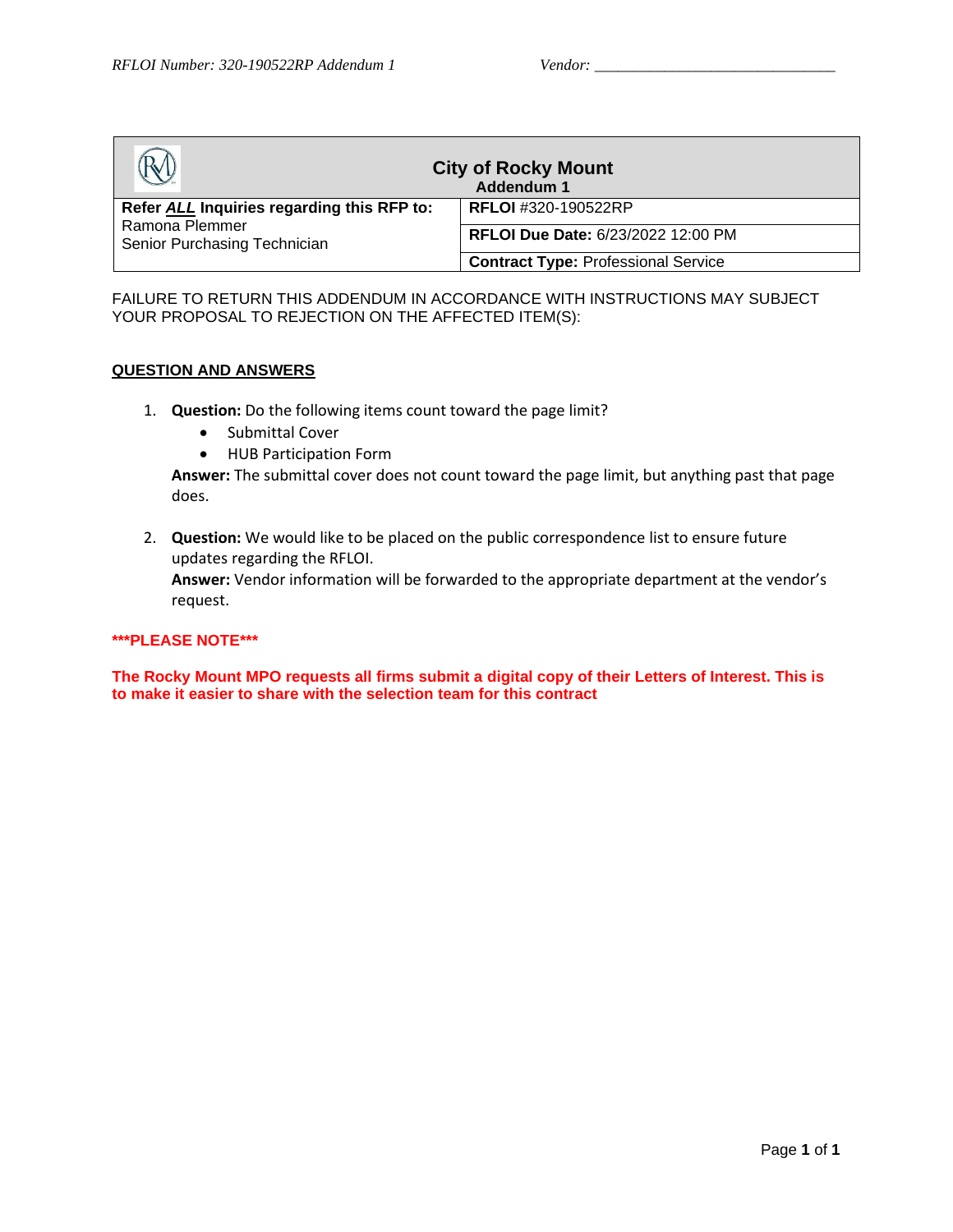Advertised: **June 9, 2022**



**City of Rocky Mount (CRM)**

# **Rocky Mount MPO**

# **REQUEST for LETTERS of INTEREST (RFLOI) 320-190522RP**

Rocky Mount MPO Metropolitan Transportation Plan

TITLE: **Rocky Mount MPO Metropolitan Transportation Plan**

ISSUE DATE: **June 9, 2022**

SUBMITTAL DEADLINE: **June 23, 2022**

ISSUING AGENCY: **Rocky Mount MPO**

**Direct all inquiries to:**

Ramona Plemmer Sr. Purchasing Technician Email: ramona.plemmer@rockymountnc.gov Phone: 252-972-1226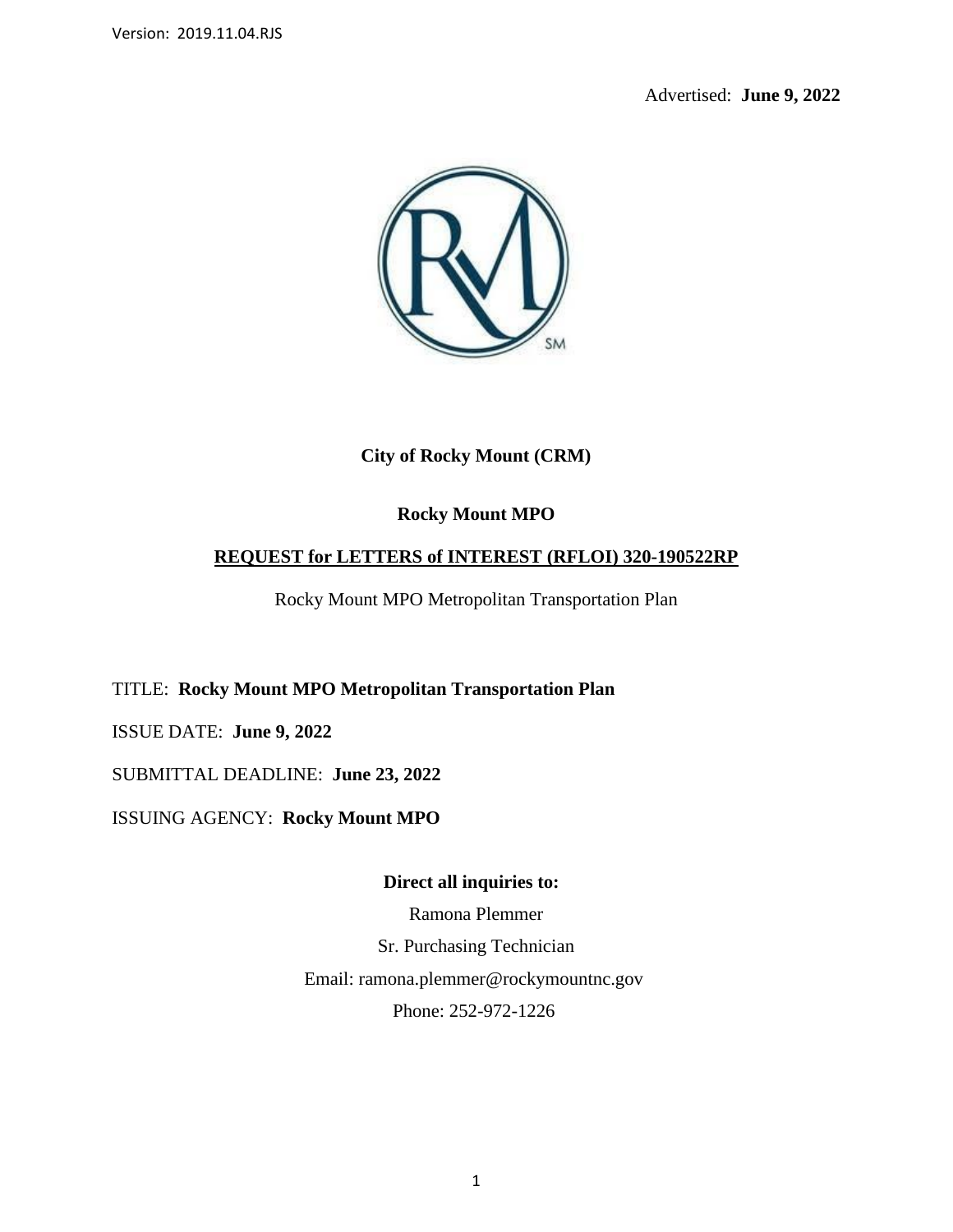#### **SYNOPSIS**

#### **SUBCONSULTANTS ARE PERMITTED UNDER THIS CONTRACT.**

**This contract shall be partially reimbursed with Federal-aid funding through the North Carolina Department of Transportation (hereinafter referred to as the Department). The solicitation, selection, and negotiation of a contract shall be conducted in accordance with all Department requirements and guidelines.**

**The primary and/or subconsultant firm(s) shall be pre-qualified by the Department to perform ANY COMBINATION of the Discipline Codes listed below. Discipline Codes required are:**

- **141 Multimodal Transportation Planning**
- **261 Long Range Transportation Planning**

**WORK CODES for each primary and/or subconsultant firm(s) SHALL be listed on the respective RS-2 FORMS (see section 'SUBMISSION ORGANIZATION AND INFORMATION REQUIREMENTS').**

This RFLOI is to solicit responses (LETTERS of INTEREST, or LOIs) from qualified firms to provide professional consulting services to:

## **PROPOSED CONTRACT SCOPE SUMMARY**.

Rocky Mount Urban Area Metropolitan Planning Organization (RMUAMPO) has identified the need to update and create a Comprehensive, Multi-Modal Metropolitan Transportation Plan.

To prepare a regional, multi-modal, planning process suitable for implementation by local governments, RMUAMPO, public transportation providers and NCDOT that:

- Addresses the need for regional mobility and accessibility and provides the best strategies;
- Is coordinated with current and on-going transportation and land-use planning efforts and assures that they work in step with each other.
- Will enhance the current transportation system (inclusive of all modes) to meet the mobility and accessibility needs of the study area,
- Establishes a regional vision or improves on the current vision from locally adopted plans;
- Realizes and supports Performance Measures adopted by RMUAMPO and NCDOT;
- And coordinates with identified stakeholders and responds to all input.

## LOIs SHALL be received **ONLY PHYSICALLY no later than 12:00 NOON on JUNE 23, 2022**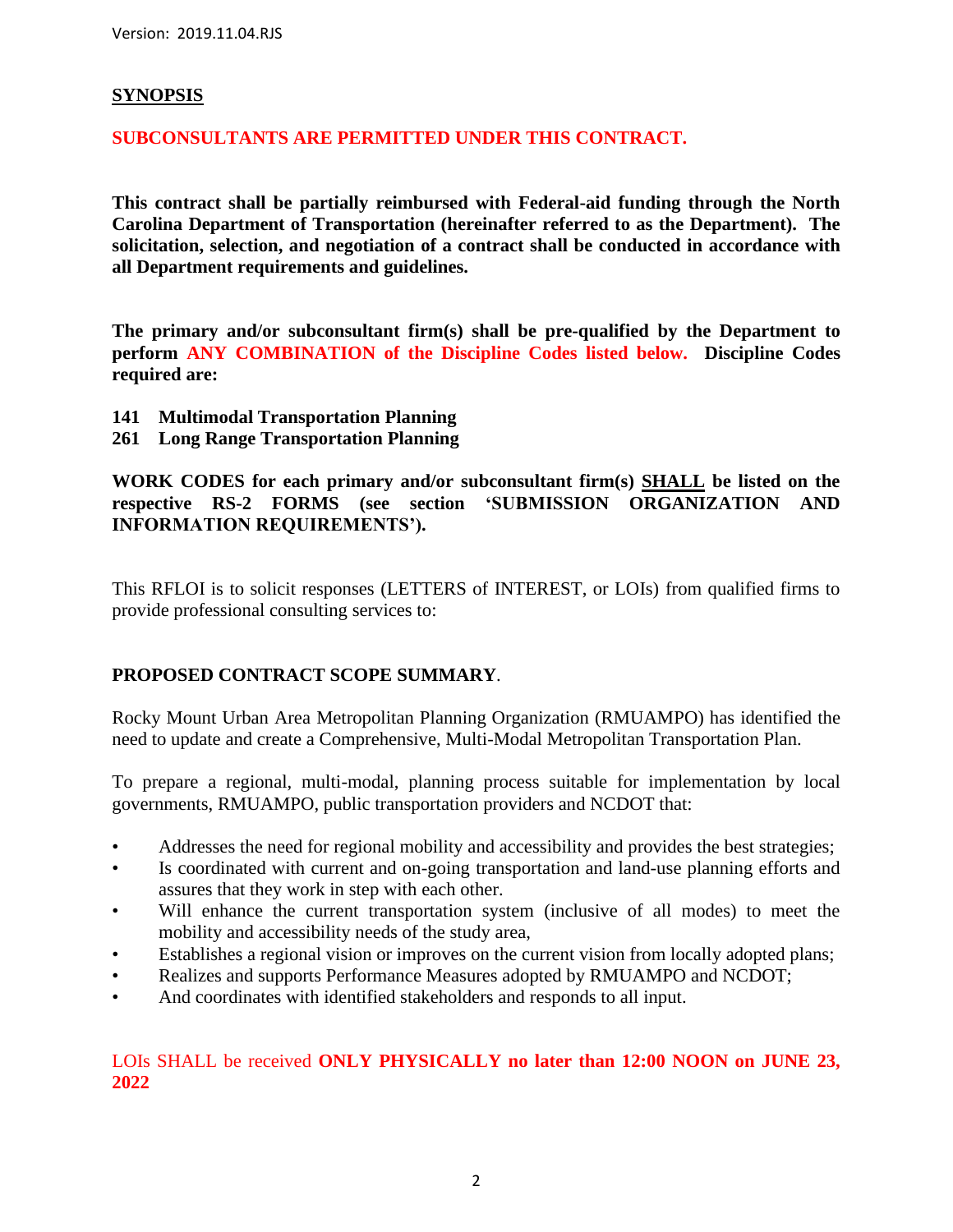**The address for mailings is:**

**Sr. Purchasing Technician PO Box 1180 Rocky Mount, NC 27802 Attn: Ramona Plemmer**

**The address for hand-deliveries is:**

**331 S. Franklin Street Rocky Mount, NC 27802**

#### **LOIs received after this deadline will not be considered.**

Except as provided below any firm wishing to be considered must be properly registered with the Office of the Secretary of State and with the North Carolina Board of Examiners for Engineers and Surveyors. Any firm proposing to use corporate subsidiaries or subcontractors must include a statement that these companies are properly registered with the North Carolina Board of Examiners for Engineers and Surveyors and/or the NC Board for Licensing of Geologists. The Engineers performing the work and in responsible charge of the work must be registered Professional Engineers in the State of North Carolina and must have a good ethical and professional standing. It will be the responsibility of the selected private firm to verify the registration of any corporate subsidiary or subcontractor prior to submitting a Letter of Interest. Firms which are not providing engineering services need not be registered with the North Carolina Board of Examiners for Engineers and Surveyors. Some of the services being solicited may not require a license. It is the responsibility of each firm to adhere to all laws of the State of North Carolina.

The firm must have the financial ability to undertake the work and assume the liability. The selected firm(s) will be required to furnish proof of Professional Liability insurance coverage in the minimum amount of \$1,000,000.00. The firm(s) must have an adequate accounting system to identify costs chargeable to the project.

#### **SCOPE OF WORK**

The **Rocky Mount MPO** is soliciting proposals for the services of a firm/team for the following contract scope of work:

#### **Proposed Contract Scope**

#### **SCOPE GUIDANCE**

The Rocky Mount Urban Area Metropolitan Planning Organization shall provide all available, existing, and pertinent documentation and data to the selected consultant. The consultant will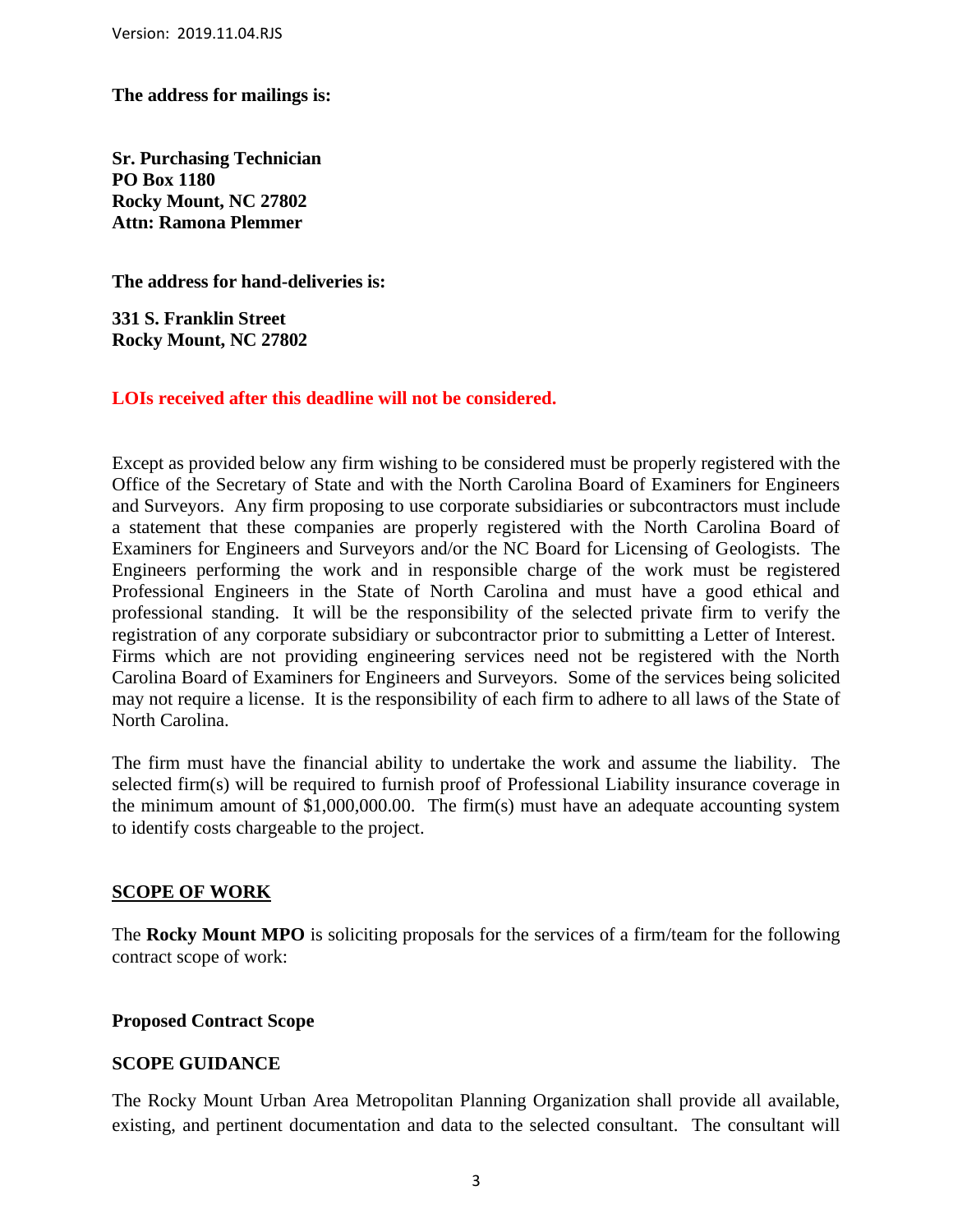schedule, coordinate, and make all necessary arrangements for meetings conducted by the consultant or in partnership with RMUAMPO during the course of the project. This scheduling and coordination will make every effort to ensure that no discrimination occurs with the timing of public forums, workshops, meetings, and hearings. The consultant will take a lead role in all meetings, with RMUAMPO staff assuming a supporting role during this period. RMUAMPO has budgeted **\$115,000** for this project.

The final report should creatively and comprehensively identify land use and transportation issues, provide an appropriate level of analysis to substantiate the issues and make specific recommendations and strategies for change based on that analysis. The consultant will be expected, in the completed document, to include, at a minimum, professional maps, schematics, statistical analysis, renderings, strategies for addressing network performance and potential model simulations to make this report a comprehensive transportation congestion study with correlation to land use in the Study Area.

## **TRANSPORTATION**

- Evaluate traffic characteristics in the study area. Using the evaluations, develop guidelines to address safety, regional transportation issues, as well as existing and future transportation conditions.
- Review and assess current traffic conditions, existing small area Plans as well as other Transportation Plans that have been completed for the MPO and any jurisdiction within the study area, and planned infrastructure improvements. Examine current levels of service (LOS) of existing major and minor thoroughfares, collectors, and intersections and develop techniques and strategies that could apply to future roadway and intersection design and/or construction.
- Update and/or incorporate major/minor thoroughfares, connector streets, sidewalks, pedestrian and bicycle plans. Integrate design and connectivity for pedestrian modes of transportation with roadway planning, while utilizing Complete Streets and Access Management guidance.
- Develop an Implementation Plan for Policies related to transportation demands and levels of service, coordinating with the Study Area's multiple land use plans that will provide a threshold when transportation improvements would be necessary. This should be programmed as a tool to aid elected officials in the decision-making process related to transportation needs.
- Develop a Transit Element of the MTP for the Study Area, including potential bus service and passenger rail service.
- Develop corridor profiles for the major thoroughfares of the Study Area and address traffic congestion, access, and signalization management plans.
- Forecast transportation demands on the road network within the Study Area at 5, 10, and 20-year horizons based on current and future land use plans of the jurisdictions located within the Study Area and use performance measures as a means to address the demands.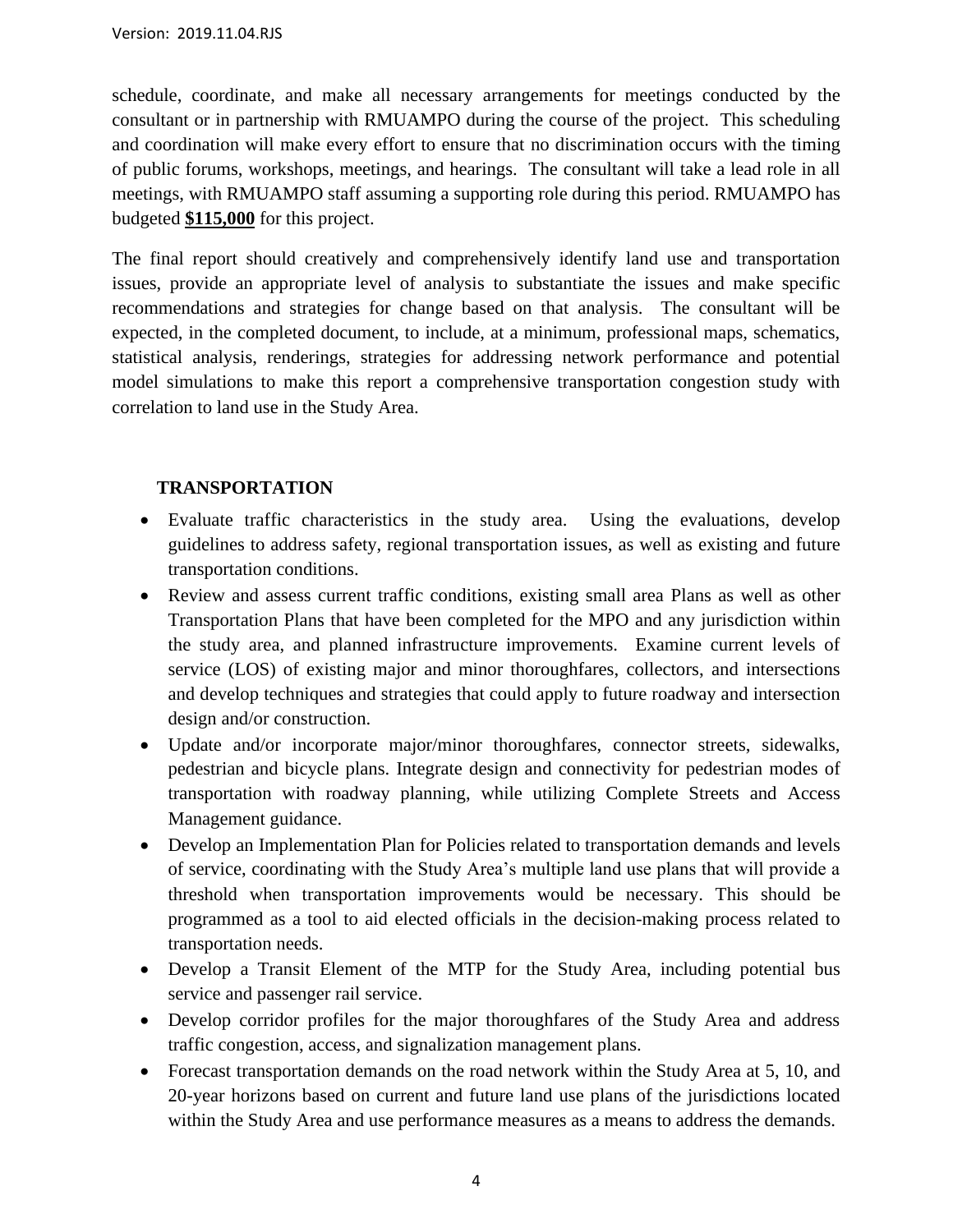## **LAND USE**

- Evaluate current land use patterns in the study area, with emphasis focused on developing and developable land along roads identified by RMUAMPO as having the greatest need for short-term and future improvements. Recommendations for future land use and development patterns should be addressed in detail.
- Examine and report on any major commercial or residential development expected (current and future) to occur in the Study Area and analyze the land use and traffic impacts that they will cause. Analyze whether these developments support existing land use plans from jurisdictions within the Study Area and provide strategies on how to better address development from a congestion standpoint moving forward.
- Identify pertinent physical environmental information within the Study Area (e.g. stream and wetland impacts, historic properties, community issues and hazardous waste sites) that may present challenges in congestion management.

## **ADDITIONAL REQUIREMENTS**

Methods and strategies of optimizing existing streets, roads and highways, through system operational improvements, access management, land use policy and transportation demand management strategies, must be investigated as a preferred alternative to expanding facilities. The assessment must also determine whether or not mobility needs of people and goods can be accommodated on alternative modes of transportation. Growth trends and travel patterns, including the interaction between land use and transportation, must be reviewed. The analysis of needs and deficiencies must also include intermodal terminals and connections, high occupancy vehicle lanes, park-and-ride lots and other facilities. Performance measures must also be considered, and potential strategies support these measures.

This scope of work only represents the minimum requirements. However, RMUAMPO expects the chosen consultant to exceed expectations by utilizing expertise and transportation planning experience to expand upon the minimum requirements.

Each interested consultant should include additional or more detailed tasks in the proposal. The Multi-Modal Congestion Management Plan should address planning factors mandated by the Fixing America's Surface Transportation Act (FAST), that are appropriate for metropolitan and regional transportation planning.

#### **PUBLIC INVOLVEMENT**

Public Involvement strategies that address user benefits, public acceptance, and environmental suitability will be provided to RMUAMPO to verify that they are compatible with the need of all mode's users. Public meetings will be held throughout the development of the project to help identify concerns and desires of residents. Additionally, it is expected that the consultant will: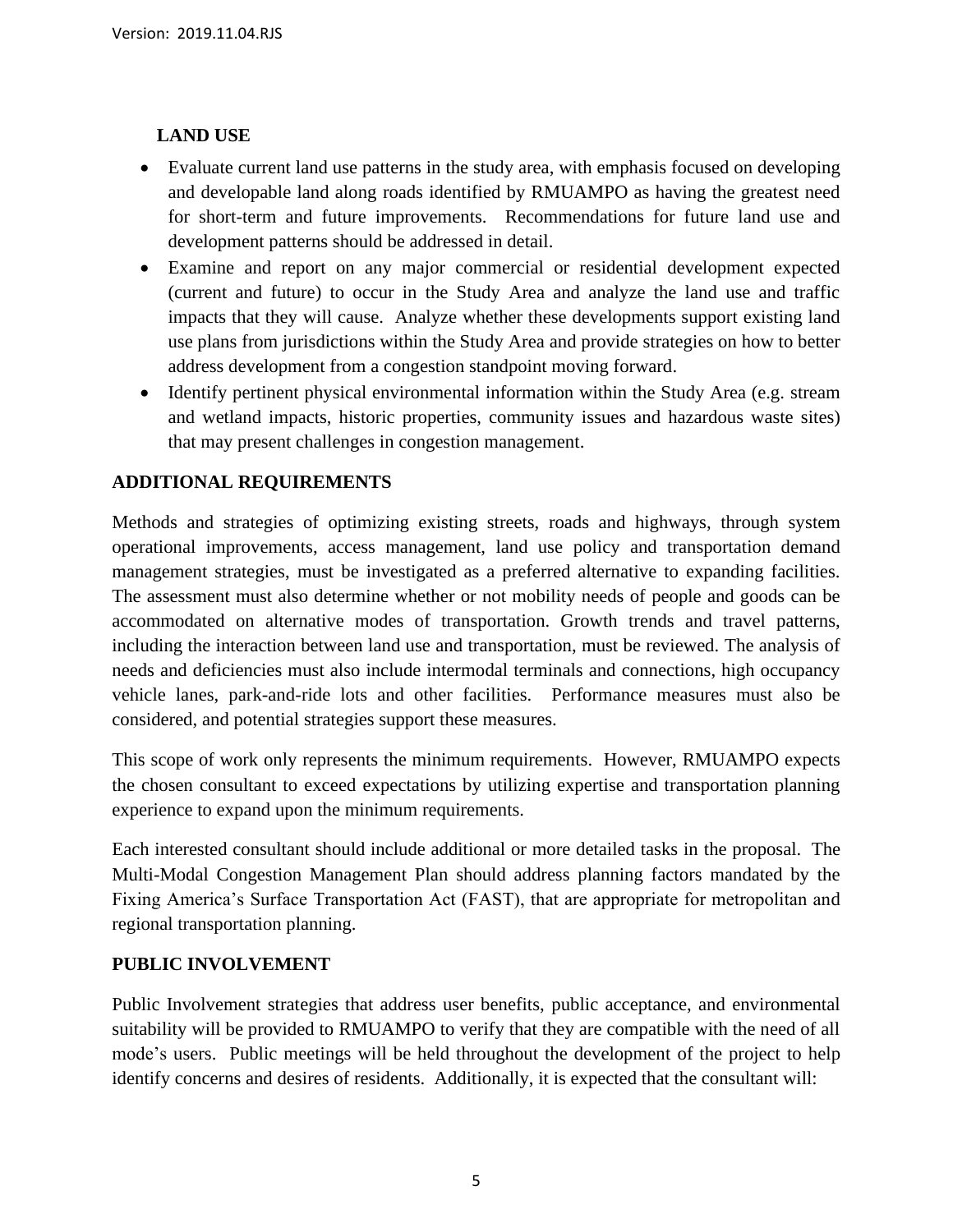- Create an online survey to gauge the concerns and perceived needs of those located in the study area.
- Use collected public input from surveys and community meetings to develop objectives and implementation strategies.
- Develop and distribute public announcements and informational materials.
- Coordinate and conduct public outreach and local government meetings either virtually or in person.
- Summarize meetings, workshops and presentations and document with photography. Both hard copies and electronic versions should be made available to RMUAMPO following those meetings.
- Conduct Milestone briefings to local committees, boards, interest, and civic groups as well as RMUAMPO's Committees.
- Prepare for, and attend, a project kick-off meeting. The Project Manager shall confirm schedules for the Steering Committee Members and establish an acceptable date and time for the kick-off meeting. The consultant shall record the minutes of the kick-off meeting and prepare meeting minutes to be distributed to the Steering Committee within ten (10) business days of the meeting date.
- The Consultant shall prepare for, and attend, monthly project progress meetings for coordination and review of the Project status. The project progress meetings will be held in Rocky Mount, NC or virtually, with the Project Administrator and others as needed, and consist of up to ten (10) meetings. Where appropriate, the meeting will be coordinated with other scheduled meetings. The Consultant shall record the minutes of the project progress meetings and prepare meeting minutes to be distributed to the Steering Committee, Project Manager and Project Administrator within ten (10) business days of the meeting date.

# **RECOMMENDATIONS AND IMPLEMENTATION**

- Recommendations and strategies shall be developed regarding future projects and planning with consideration given to different modes of transportation and how they will function together. The use of design standards, performance measures, policies, and ordinances to aid future implementation shall be addressed as well.
- The consultant shall also formulate an implementation program that addresses steps that need to be made with a timeline for actions and a list of responsible parties. This implementation program should include short, medium, and long-range proposals. Implementation for long range proposals shall have a horizon year of 2050.
- Update, where necessary, design standards and specifications to address roadway design, pedestrian travel, transit use and potential station(s), intersection design and signalization, connectivity requirements between all modes of transportation, travel lane, bike lane and pedestrian friendly designs and strategies, and access management criteria. Typical street cross-sections should be designed with consideration given to average daily traffic counts and projected traffic counts, utilizing complete streets guidance.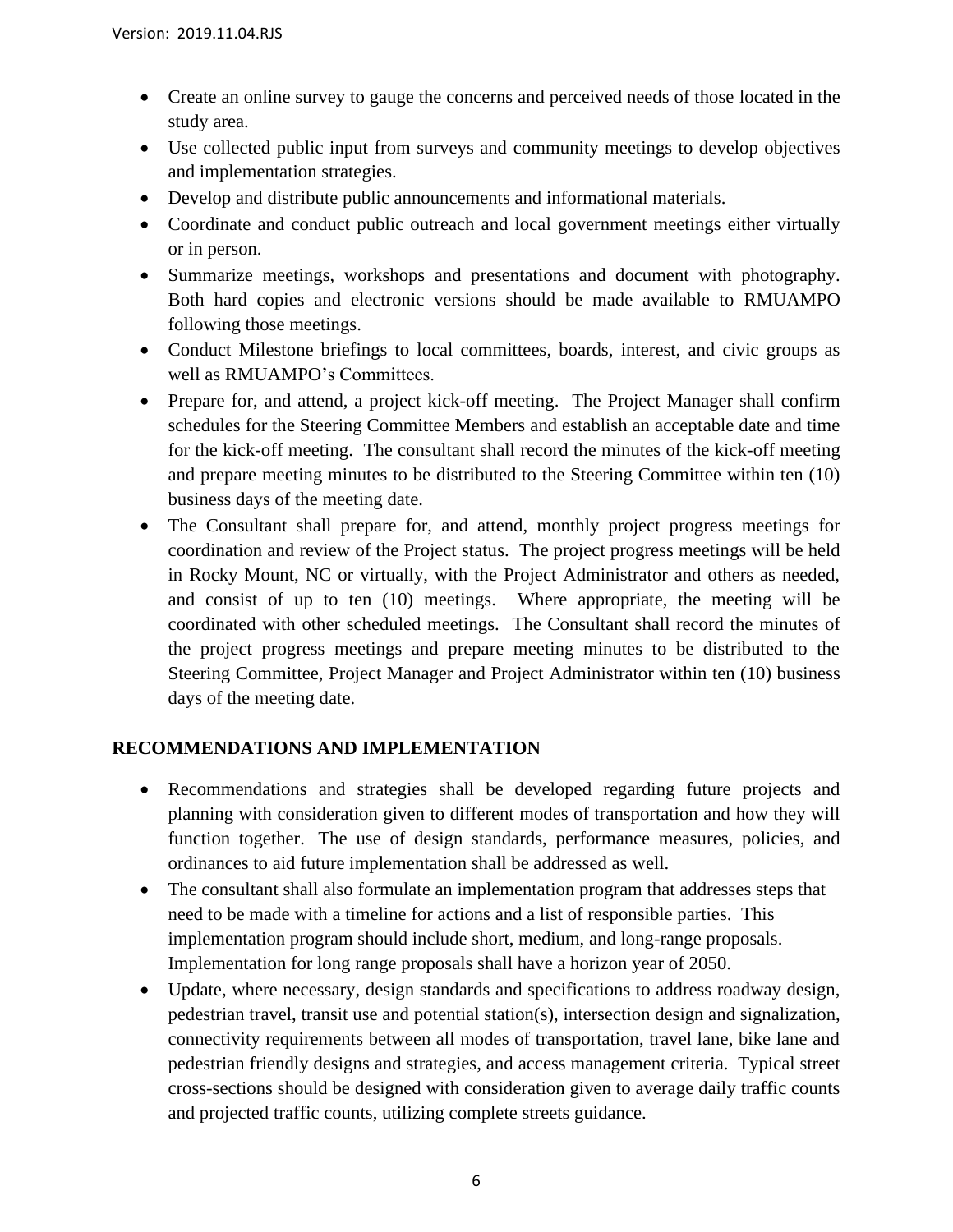- Develop, with the assistance of RMUAMPO and associated jurisdictions, a priority list of strategies with supporting data (cost estimates, user benefits, environmental issues etc.) for application to the MPO (Rocky Mount Urban Area Metropolitan Planning Organization) and as requested TIP projects.
- The consultant will be expected to deliver formal presentations to the public as well as elected officials and government agencies associated with the project. Thirty (30) final hard copies of the plan shall be manufactured and distributed to those involved with the plan, with RMUAMPO also receiving a digital copy. All data gathered will be electronically submitted to RMUAMPO in a format of RMUAMPO's choice, including GIS layers and database files. All data, mapping and reports generated by the consultant for this Plan will become the property of RMUAMPO to use as it deems necessary.
- The consultant is expected to provide a financial planning chapter in the MTP to ensure that projects are fiscally constrained. The plan is required to include an estimated year of expenditure (YOE) for each project, with respect to reasonable NCDOT project costs.

# **PROPOSED CONTRACT TIME: July 1, 2022, thru September 2023**

# **PROPOSED CONTRACT PAYMENT TYPE:** This will be a LUMP SUM contract.

## **SUBMITTAL REQUIREMENTS**

All LOIs are limited to **Fifteen (15)** pages (RS-2 forms are not included in the page count) inclusive of the cover sheet and shall be typed on 8-1/2" x 11" sheets, single-spaced.

LOIs containing more than Fifteen (15) pages will not be considered.

# *Four Physical copies of the LOI should be submitted.*

**Firms submitting LOIs are encouraged to carefully check them for conformance to the requirements stated above. If LOIs do not meet ALL of these requirements, they will be disqualified. No exception will be granted.**

## **SELECTION PROCESS**

Following is a general description of the selection process:

• The LGA's Selection Committee will review all qualifying LOI submittals.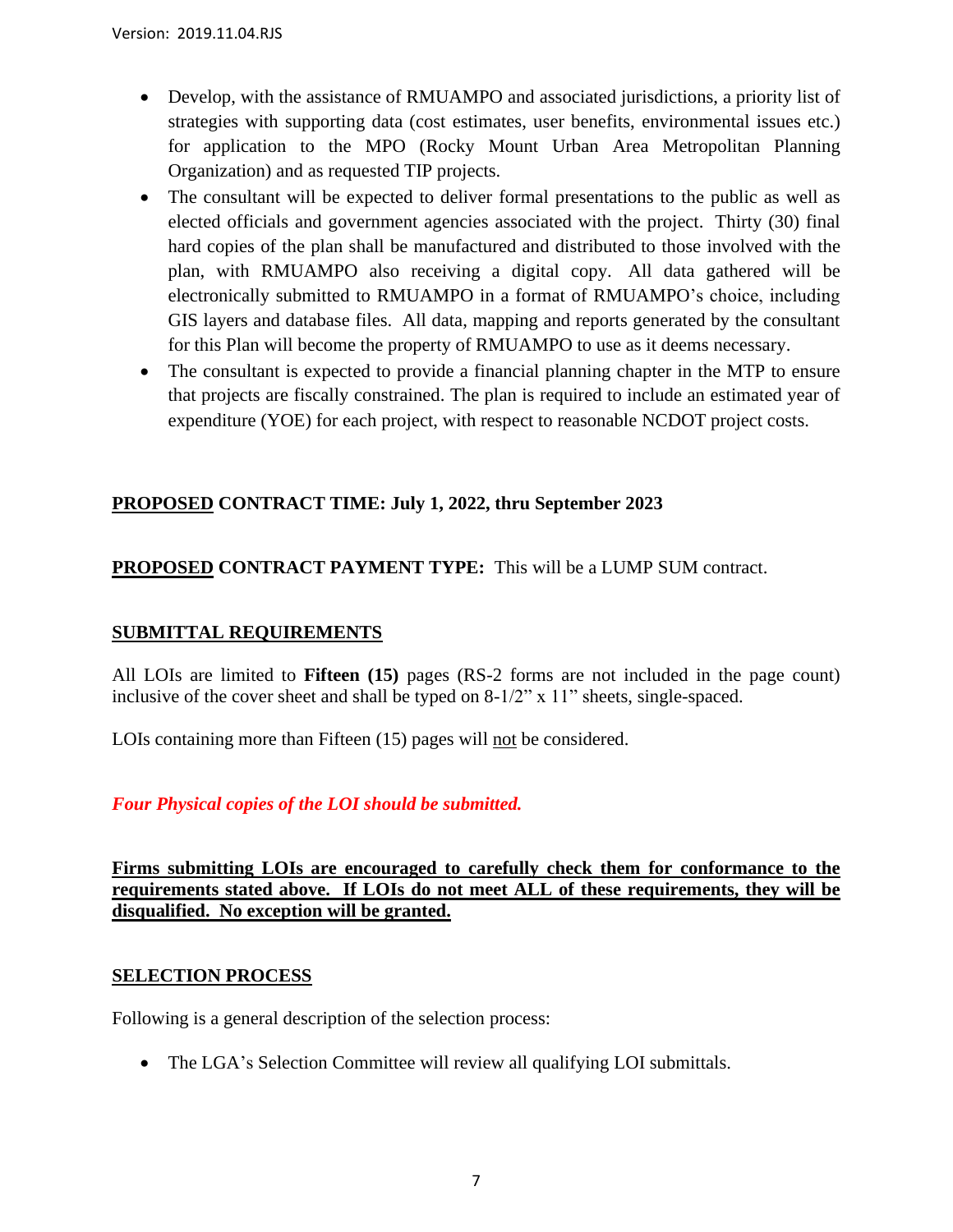• In order to be considered for selection, consultants must submit a complete response to this RFLOI prior to the specified deadlines. Failure to submit all information in a timely manner will result in disqualification.

**6.1.1 IF APPLICABLE, questions must be submitted electronically to the contact above. Responses will be issued in the form of an addendum available to all interested parties. Interested parties should also send a request, by email only, to the person listed above to be placed on a public correspondence list to ensure future updates regarding the RFLOI or other project information can be conveyed. Questions must be submitted to the person listed above no later than June 13, 2022. The last addendum will be issued no later than June 17, 2022.**

# **EQUAL OPPORTUNITY RIGHTS**

The City of Rocky Mount does not discriminate in any of its projects and activities. The Consultant awarded the contract for work will be required to assure that no person shall be denied employment or fair treatment, or in any way discriminated against, based on race, sex, religion, age, national origin, or disability.

# **CITY OF ROCKY MOUNT RIGHTS**

The City of Rocky Mount reserves the right to reject all or portions of any or all responses, to waive irregularities and technicalities, to re-advertise, or to proceed to provide the services otherwise, in the best interest of the City. The City may, at its sole discretion, modify or amend any and all provisions herein. The City will not pay for any information herein requested, nor is it liable for any costs incurred by the participating firm.

The City of Rocky Mount reserves the right to extend the Request for Letters of Interest submittal deadline, if needed. All changes and/or clarifications will be distributed to all firms indicating interest in the form of addendums. A list of firms and others who have been issued Request for Letters of Interest documents will be made available upon request.

## **HISTORICALLY UNDERUTILIZED BUSINESSES**

Historically Underutilized Businesses (HUBs) consist of minority, women and disabled business firms that are at least fifty-one percent owned and operated by an individual(s) of the categories. Also included in this category are disabled business enterprises and non-profit work centers for the blind and severely disabled.

Pursuant to G.S. 143B-1361(a), 143-48 and 143-128.4, the city invites and encourages participation in this procurement process by businesses owned by minorities, women, disabled, disabled business enterprises and non-profit work centers for the blind and severely disabled. This includes utilizing subcontractors to perform the required functions in this RFLOI. Any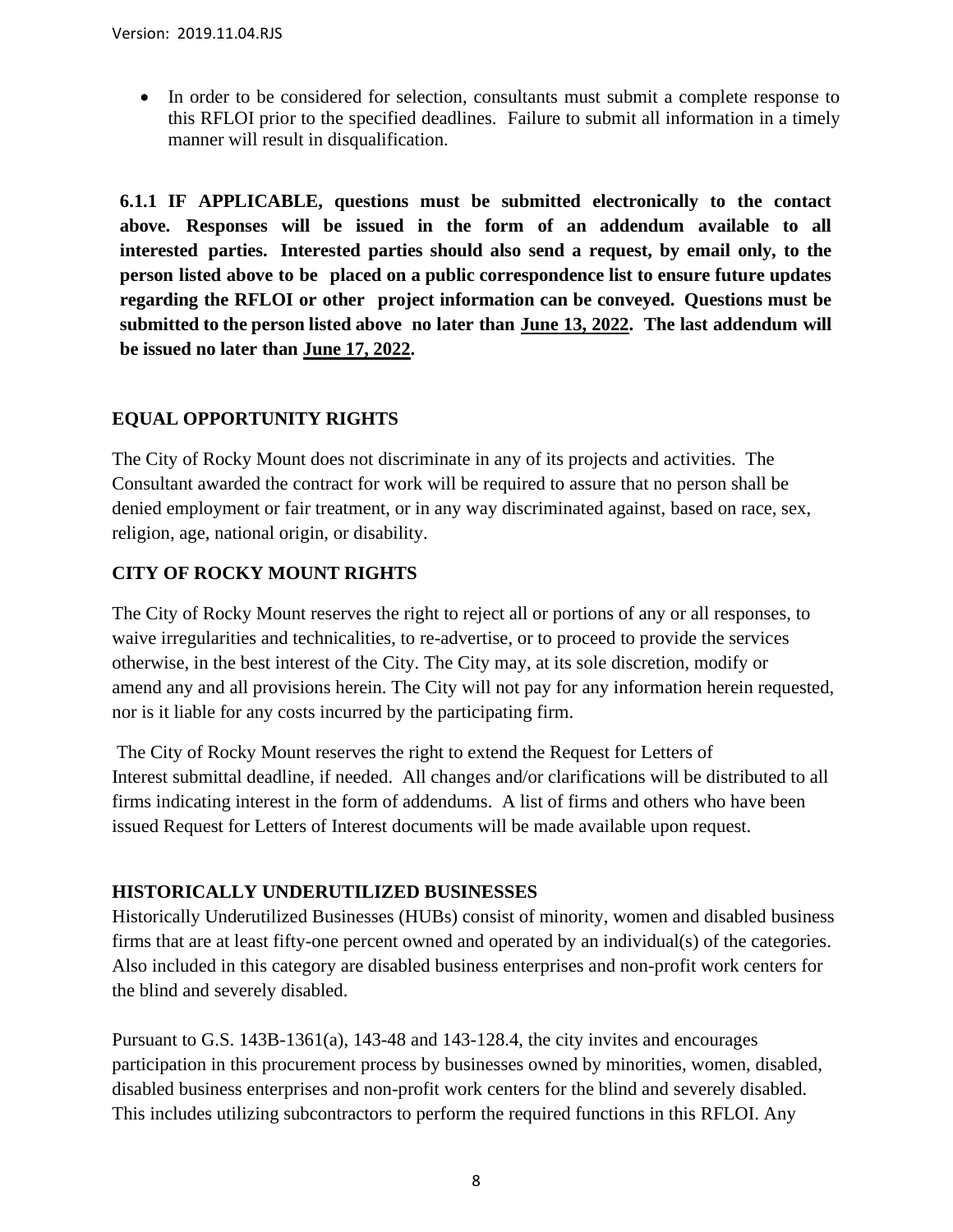questions concerning NC HUB certification, contact the **[North Carolina Office of Historically](http://ncadmin.nc.gov/businesses/hub)  [Underutilized Businesses](http://ncadmin.nc.gov/businesses/hub)** at (919) 807-2330. The Vendor shall respond to question #1 and #2 below.

- a. Is Vendor a Historically Underutilized Business? **□Yes □No**
- b. Is Vendor Certified with North Carolina as a Historically Underutilized
- Business? **□Yes □No**

If so, state HUB classification:

# **MINORITY BUSINESS PARTICIPATION**

For professional service contracts, firms submitting responses to this solicitation have the responsibility to make a good faith effort to solicit minority sub-contracting proposals and to attain the aspirational ten percent (10%) goal. We encourage all firms even MWBE/DBE/HUB firms to obtain the ten percent (10%) goal where sub-contracting opportunities exist.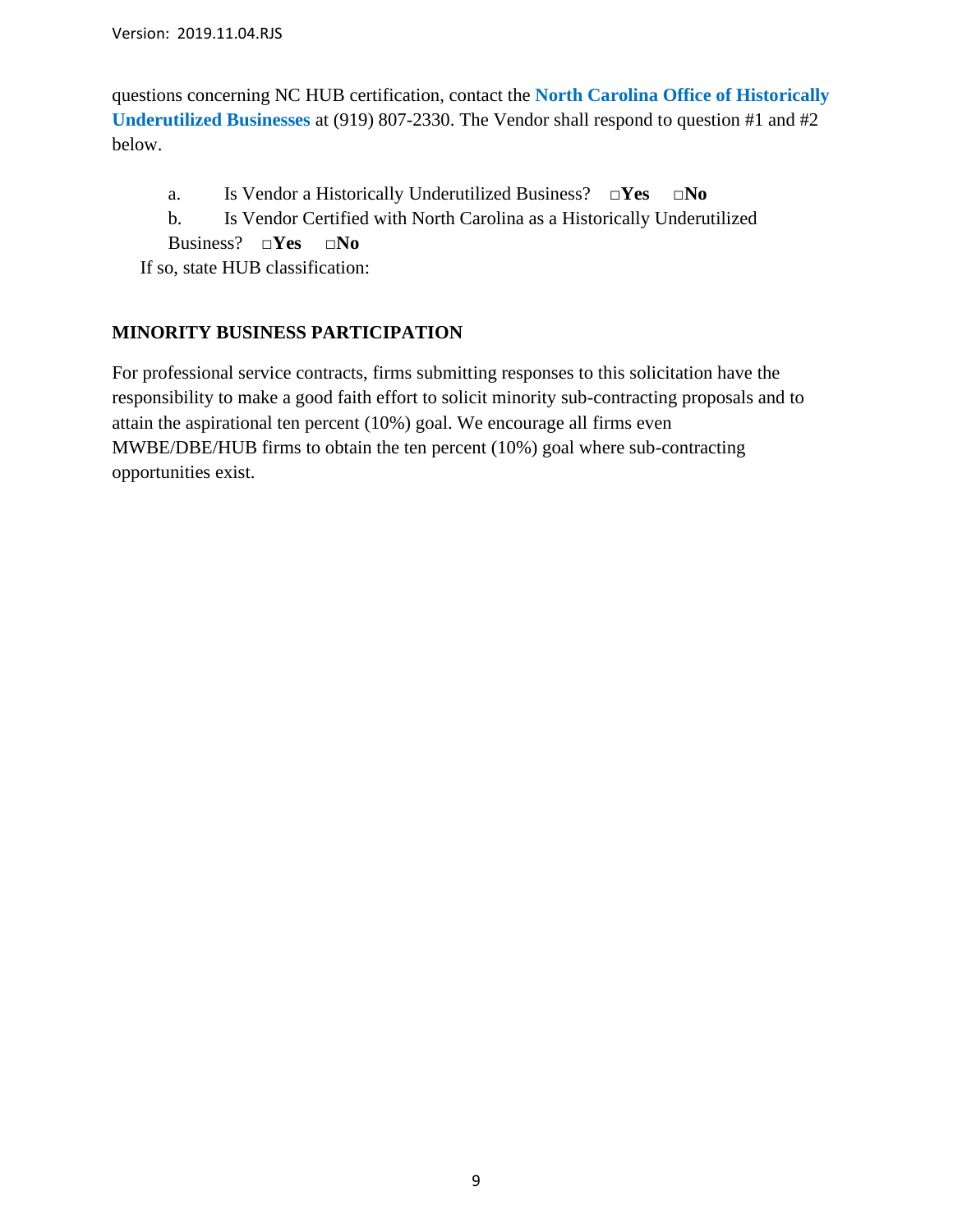Attach to Bid Attach to Bid Attach to Bid Attach to Bid Attach to Bid Attach to Bid Attach to Bid Attach to Bid

# Identification of HUB Certified/ Minority Business Participation

| (Name of Bidder)<br>do hereby certify that on this project, we will use the following HUB Certified/ minority business as<br>construction subcontractors, vendors, suppliers or providers of professional services. |                  |                       |                             |  |
|---------------------------------------------------------------------------------------------------------------------------------------------------------------------------------------------------------------------|------------------|-----------------------|-----------------------------|--|
| Firm Name, Address and Phone #                                                                                                                                                                                      | <b>Work Type</b> | *Minority<br>Category | **HUB<br>Certified<br>(Y/N) |  |
|                                                                                                                                                                                                                     |                  |                       |                             |  |
|                                                                                                                                                                                                                     |                  |                       |                             |  |
|                                                                                                                                                                                                                     |                  |                       |                             |  |
|                                                                                                                                                                                                                     |                  |                       |                             |  |
|                                                                                                                                                                                                                     |                  |                       |                             |  |
|                                                                                                                                                                                                                     |                  |                       |                             |  |
|                                                                                                                                                                                                                     |                  |                       |                             |  |
|                                                                                                                                                                                                                     |                  |                       |                             |  |
|                                                                                                                                                                                                                     |                  |                       |                             |  |
|                                                                                                                                                                                                                     |                  |                       |                             |  |
|                                                                                                                                                                                                                     |                  |                       |                             |  |
|                                                                                                                                                                                                                     |                  |                       |                             |  |
|                                                                                                                                                                                                                     |                  |                       |                             |  |
|                                                                                                                                                                                                                     |                  |                       |                             |  |
|                                                                                                                                                                                                                     |                  |                       |                             |  |
|                                                                                                                                                                                                                     |                  |                       |                             |  |
| *Minority categories: Black, African American (B), Hispanic (H), Asian American (A), American Indian (I)                                                                                                            |                  |                       |                             |  |

\*Minority categories: Black, African American (**B**), Hispanic (**H**), Asian American (**A**) American Indian (I),<br>Female (**F**) Socially and Economically Disadvantaged (**D**)

\*\* HUB Certification with the state HUB Office required to be counted toward state participation goals.

# The total value of minority business contracting will be (\$) \_\_\_\_\_\_\_\_\_\_\_\_\_\_\_\_\_\_

MBForms 2002-Revised July 2010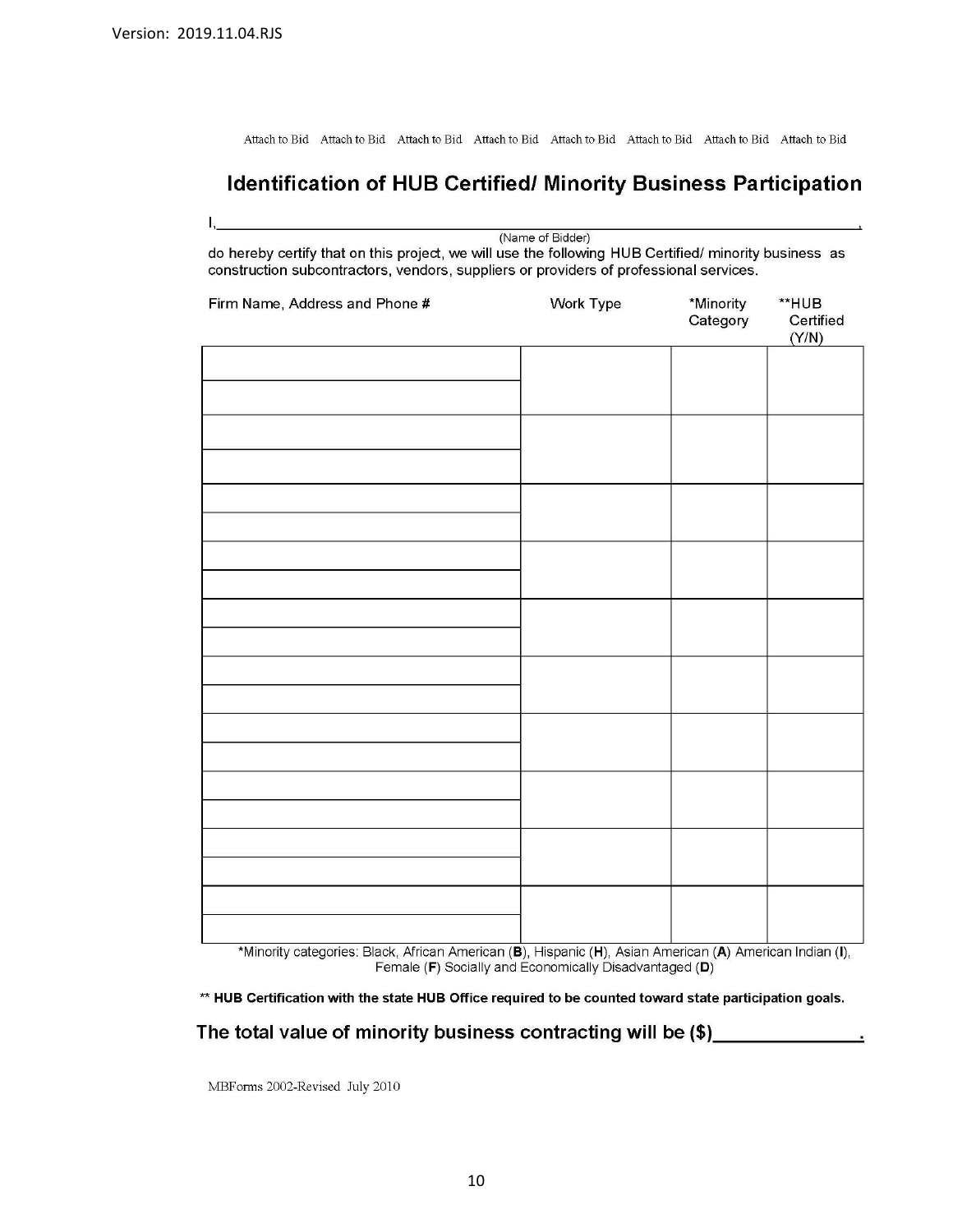# **TITLE VI NONDISCRIMINATION NOTIFICATION**

The LGA in accordance with the provisions of Title VI of the Civil Rights Act of 1964 (78 Stat. 252, 42 US.C. §§ 2000d to 2000d-4) and the Regulations, hereby notifies all RESPONDENTS that it will affirmatively ensure that any contract entered into pursuant to this advertisement, disadvantaged business enterprises will be afforded full and fair opportunity to submit LETTERS of INTEREST (LOIs) in response to this ADVERTISEMENT and will not be discriminated against on the grounds of race, color, or national origin in consideration for an award.

# **SMALL PROFESSIONAL SERVICE FIRM (SPSF) PARTICIPATION**

The Department encourages the use of Small Professional Services Firms (SPSF). Small businesses determined to be eligible for participation in the SPSF program are those meeting size standards defined by Small Business Administration (SBA) regulations, 13 CFR Part 121 in Sector 54 under the North American Industrial Classification System (NAICS). The SPSF program is a race, ethnicity, and gender-neutral program designed to increase the availability of contracting opportunities for small businesses on federal, state or locally funded contracts. SPSF participation is not contingent upon the funding source.

The Firm, at the time the Letter of Interest is submitted, shall submit a listing of all known SPSF firms that will participate in the performance of the identified work. The participation shall be submitted on the Department's Subconsultant Form RS-2. RS-2 forms may be accessed on the Department's website at [NCDOT Connect Guidelines & Forms.](https://connect.ncdot.gov/business/consultants/Pages/Guidelines-Forms.aspx)

The SPSF must be qualified with the Department to perform the work for which they are listed.

# **PREQUALIFICATION**

The Department maintains on file the qualifications and key personnel for each approved discipline, as well as any required samples of work. Each year on the anniversary date of the company, the firm shall renew their prequalified disciplines. If your firm has not renewed its application as required by your anniversary date or if your firm is not currently prequalified, please submit an application to the Department **prior to submittal of your LOI**. An application may be accessed on the Department's website at [Prequalifying Private Consulting Firms](https://connect.ncdot.gov/business/Prequal/Pages/Private-Consulting-Firm.aspx) -- Learn how to become Prequalified as a Private Consulting Firm with NCDOT. Having this data on file with the Department eliminates the need to resubmit this data with each letter of interest.

Professional Services Contracts are race and gender neutral and do not contain goals. However, the Respondent is encouraged to give every opportunity to allow Disadvantaged, Minority-Owned and Women-Owned Business Enterprises (DBE/MBE/WBE) subconsultant utilization on all LOIs, contracts and supplemental agreements. The Firm, subconsultant and subfirm shall not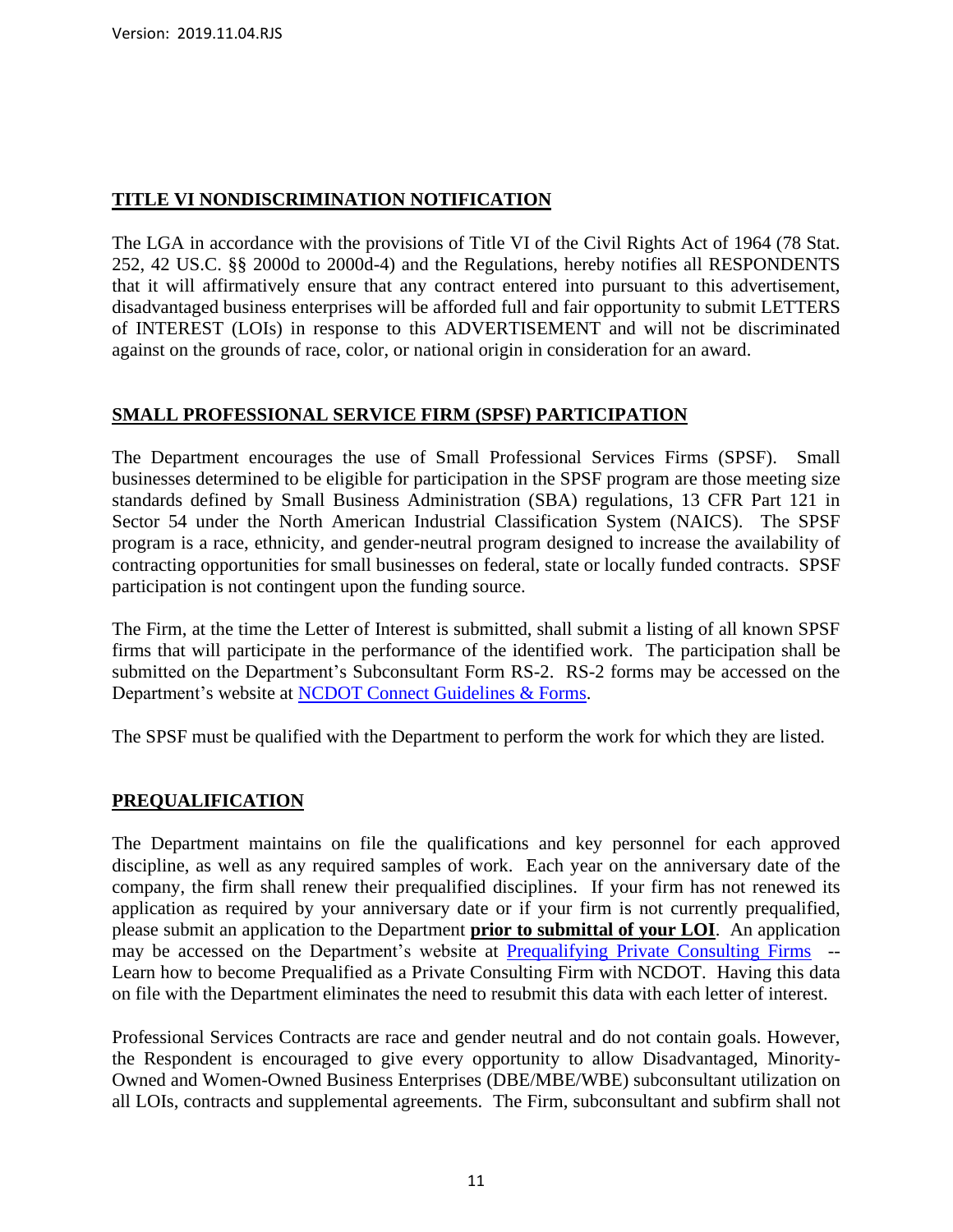discriminate on the basis of race, religion, color, national origin, age, disability or sex in the performance of this contract.

#### **DIRECTORY OF FIRMS AND DEPARTMENT ENDORSEMENT**

Real-time information about firms doing business with the Department, and information regarding their prequalifications and certifications, is available in the Directory of Transportation Firms. The Directory can be accessed on the Department's website at [Directory of Firms](https://www.ebs.nc.gov/VendorDirectory/default.html) -- Complete listing of certified and prequalified firms.

The listing of an individual firm in the Department's directory shall not be construed as an endorsement of the firm.

#### **SELECTION CRITERIA**

#### **All prequalified firms who submit responsive letters of interest will be considered.**

In selecting a firm/team, the selection committee will take into consideration qualification information including such factors as:

1. **CRITERIA NUMBER 1 - 40% =** Past performance/ Demonstrated experience, proven

record of success on similar projects. Firm's experience, knowledge, and familiarity with

the desired services, including sub-consultants.

2. **CRITERIA NUMBER 2 - 30% =** Team Experience and qualifications - The team's

experience and staff qualifications to perform type of work required including any subconsultants.

3. **CRITERIA NUMBER 3- 30% =** Technical Approach - The team's understanding of,

and approach to accomplish objectives of the plan, including their envisioned scope for

the work and any innovative ideas/approaches.

After reviewing qualifications, if firms are equal on the evaluation review, then those qualified firms with proposed SPSF participation will be given priority consideration.

#### **SUBMISSION ORGANIZATION AND INFORMATION REQUIREMENTS**

The LOI should be addressed to

**Jordan Reedy, Principal Transportation Planner for the RMUAMPO** and must include the name, address, telephone number, and e-mail address of the prime consultant's contact person for this RFLOI.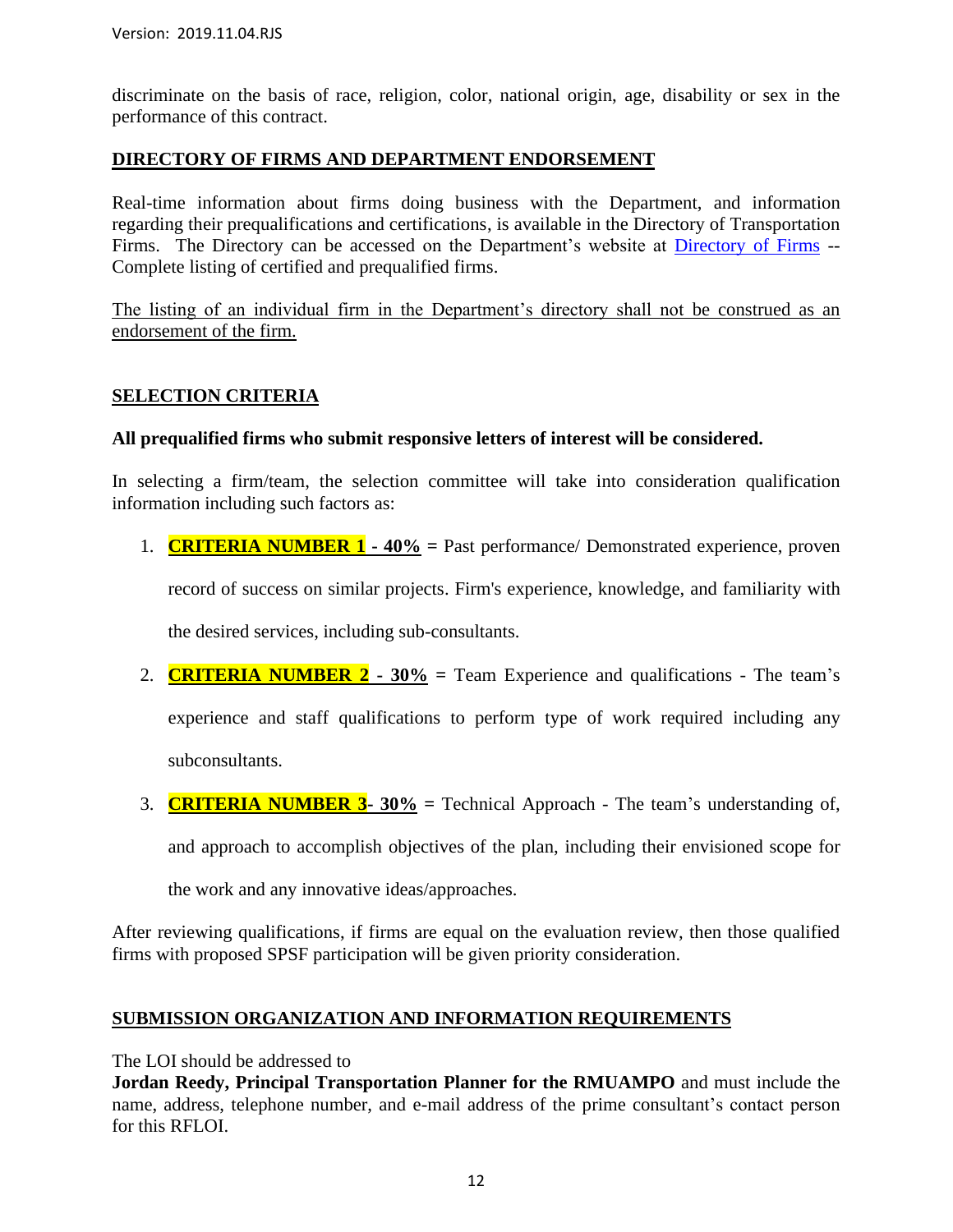The LOI must also include the information outlined below:

#### Chapter 1 - Introduction

The Introduction should demonstrate the consultant's overall qualifications to fulfill the requirements of the scope of work and should contain the following elements of information:

- Expression of firm's interest in the work;
- Statement of whether firm is on register;
- Date of most recent private engineering firm qualification;
- Statement regarding firm's(') possible conflict of interest for the work; and
- Summation of information contained in the letter of interest.

#### Chapter 2 - Team Qualifications

This chapter should elaborate on the general information presented in the introduction, to establish the credentials and experience of the consultant to undertake this type of effort. The following must be included:

- 1. Identify recent, similar projects the firm, acting as the prime contractor, has conducted which demonstrates its ability to conduct and manage the project. Provide a synopsis of each project and include the date completed, and contact person.
- 2. If subconsultants are involved, provide corresponding information describing their qualifications as requested in bullet number 1 above.

#### Chapter 3 - Team Experience

This chapter must provide the names, classifications, and location of the firm's North Carolina employees and resources to be assigned to the advertised work; and the professional credentials and experience of the persons assigned to the project, along with any unique qualifications of key personnel. Although standard personnel resumes may be included, identify pertinent team experience to be applied to this project. Specifically, the Department is interested in the experience, expertise, and total quality of the consultant's proposed team. If principals of the firm will not be actively involved in the study/contract/project, do not list them. The submittal shall clearly indicate the Consultant's Project Manager, other key Team Members and his/her qualifications for the proposed work. Also, include the team's organization chart for the Project / Plan. A Capacity Chart / Graph (available work force) should also be included. Any other pertinent information should also be listed in this section.

*Note*: If a project team or subconsultant encounters personnel changes, or any other changes of significance dealing with the company, NCDOT should be notified immediately.

Chapter 4 - Technical Approach

The consultant shall provide information on its understanding of, and approach to accomplish, this project, including their envisioned scope for the work and any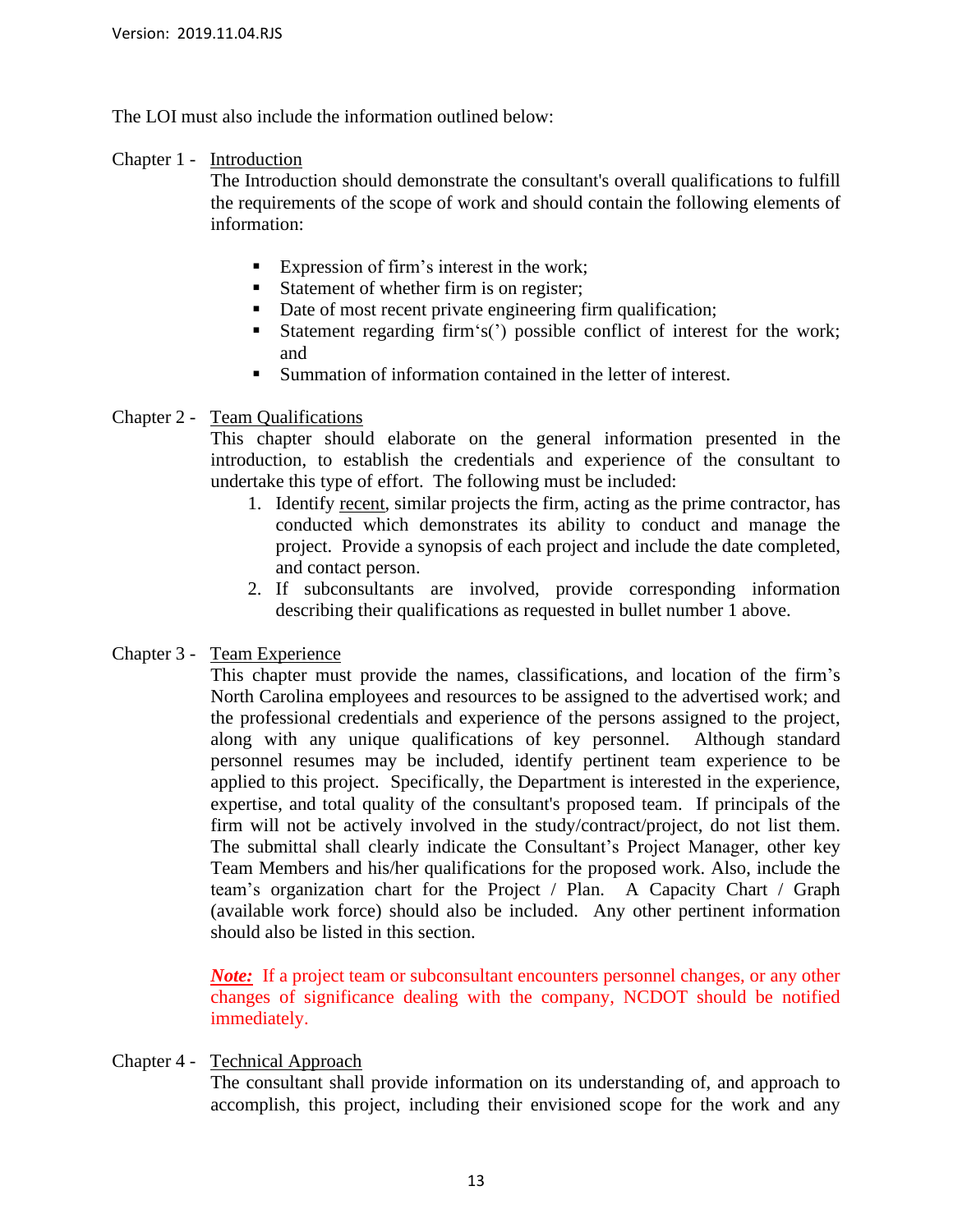innovative ideas/approaches, and a schedule to achieve the dates outlined in this RFLOI (if any project-specific dates are outlined below).

#### APPENDICES-

CONSULTANT CERTIFICATION Form RS-2

Completed Form RS-2 forms SHALL be submitted with the firm's letter of interest. This section is limited to the number of pages required to provide the requested information.

Submit Form RS-2 forms for the following:

- **Prime Consultant firm**
	- ➢ Prime Consultant Form RS-2 Rev 1/14/08; and
- **ANY/ALL Subconsultant firms** to be, or anticipated to be, utilized by your firm.
	- ➢ Subconsultant Form RS-2 Rev 1/15/08.
	- $\triangleright$  In the event the firm has no subconsultant, it is required that this be indicated on the Subconsultant Form RS-2 by entering the word "None" or the number "ZERO" and signing the form.

Complete and sign each Form RS-2 (instructions are listed on the form).

The required forms are available on the Department's website at: <https://connect.ncdot.gov/business/consultants/Pages/Guidelines-Forms.aspx>

[Prime Consultant Form RS-2](https://connect.ncdot.gov/business/consultants/Roadway/Form%20RS-2%20Prime%20Contractor%20(Task%20Orders%20ONLY).pdf)

[Subconsultant Form RS-2](https://connect.ncdot.gov/business/consultants/Roadway/Form%20RS-2%20Subcontract%20(Task%20Orders%20ONLY).pdf)

All submissions, correspondence, and questions concerning this RFLOI should be directed to **Ramona Plemmer** at **[ramona.plemmer@rockymountnc.gov](mailto:ramona.plemmer@rockymountnc.gov)**

IF APPLICABLE, questions may be submitted electronically only to the contact above. Responses will be issued in the form of an addendum available to all interested parties. Interested parties should also send a request, by email only, to the person listed above to be placed on a public correspondence list to ensure future updates regarding the RFLOI or other project information can be conveyed. Questions must be submitted to the person listed above no later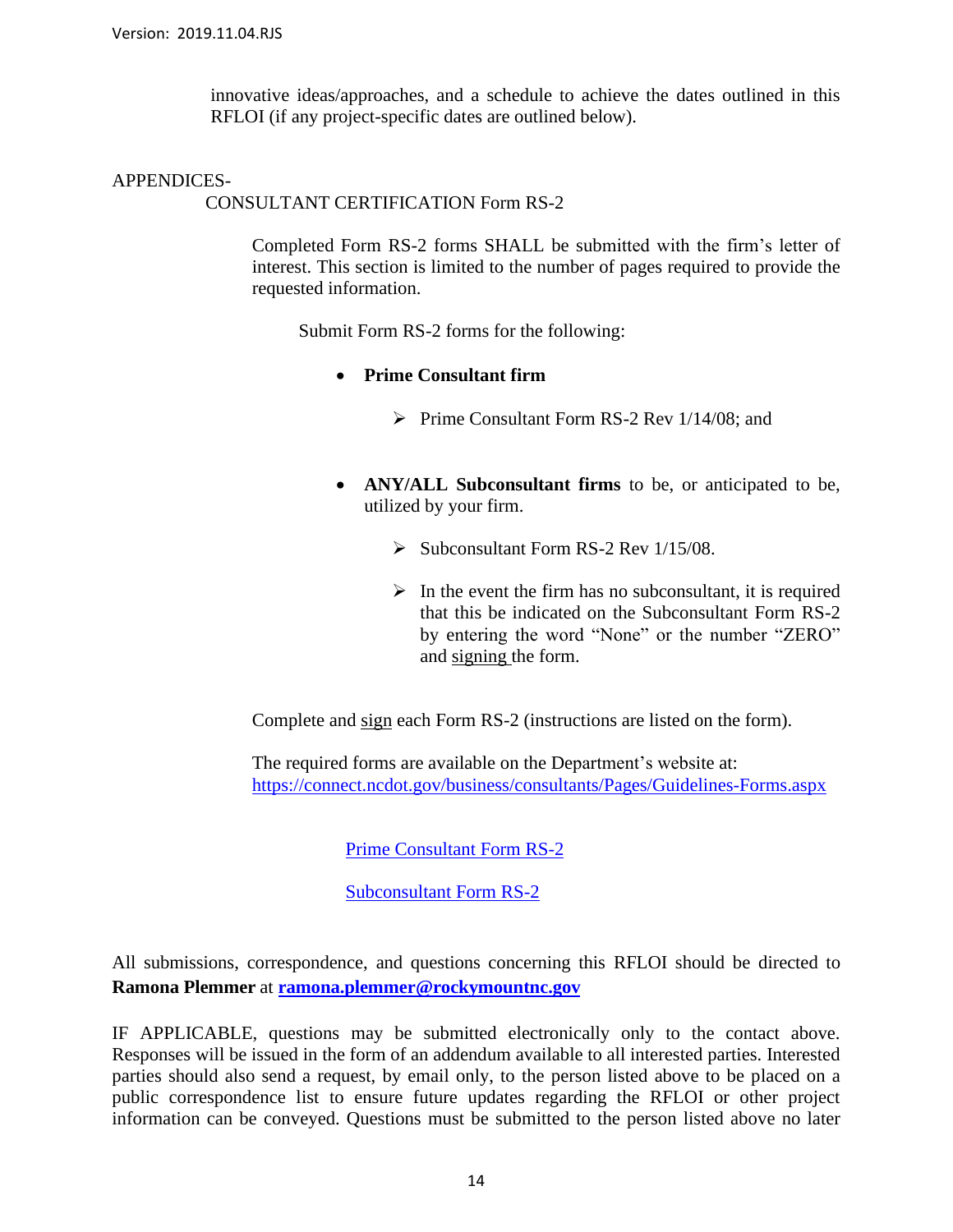than **3:00 p.m., June 13, 2022.** The last addendum will be issued no later than **5:00 p.m., June 17, 2022.**

#### **SUBMISSION SCHEDULE AND KEY DATES**

RFLOI Release – **June 9, 2022, by 5:00 PM** Deadline for Questions – **June 13, 2022, 3:00 PM** Issue Final Addendum – **June 17, 2022, by 5:00 PM** Deadline for LOI Submission – **June 23, 2022, by 12:00 NOON** Firm Selection and Notification **\*\*** - **July 5, 2022, by 5:00 PM Start Date – July 6, 2022**

**\*\*** Notification will **ONLY** be sent to selected firms.

#### **ACCEPTANCE OF CONTRACT TERMS**

#### **City of Rocky Mount Sample Contract Terms**

Review Terms and Conditions:

[https://rockymountnc.gov/RockyMountNC/Documents/Finance/Vendor%20Registration/Vendor](https://rockymountnc.gov/RockyMountNC/Documents/Finance/Vendor%20Registration/Vendor%20Instructions.pdf) [%20Instructions.pdf](https://rockymountnc.gov/RockyMountNC/Documents/Finance/Vendor%20Registration/Vendor%20Instructions.pdf)

[https://rockymountnc.gov/RockyMountNC/Documents/Finance/Vendor%20Registration/terms](https://rockymountnc.gov/RockyMountNC/Documents/Finance/Vendor%20Registration/terms-general.pdf)[general.pdf](https://rockymountnc.gov/RockyMountNC/Documents/Finance/Vendor%20Registration/terms-general.pdf)

[https://rockymountnc.gov/RockyMountNC/Documents/Finance/Vendor%20Registration/terms](https://rockymountnc.gov/RockyMountNC/Documents/Finance/Vendor%20Registration/terms-federalugb.pdf)[federalugb.pdf](https://rockymountnc.gov/RockyMountNC/Documents/Finance/Vendor%20Registration/terms-federalugb.pdf)

[https://rockymountnc.gov/RockyMountNC/Documents/Finance/Vendor%20Registration/LocalPr](https://rockymountnc.gov/RockyMountNC/Documents/Finance/Vendor%20Registration/LocalPreferenceForm.pdf) [eferenceForm.pdf](https://rockymountnc.gov/RockyMountNC/Documents/Finance/Vendor%20Registration/LocalPreferenceForm.pdf)

[https://rockymountnc.gov/RockyMountNC/Documents/Finance/Vendor%20Registration/affidavi](https://rockymountnc.gov/RockyMountNC/Documents/Finance/Vendor%20Registration/affidavits2020.pdf) [ts2020.pdf](https://rockymountnc.gov/RockyMountNC/Documents/Finance/Vendor%20Registration/affidavits2020.pdf)